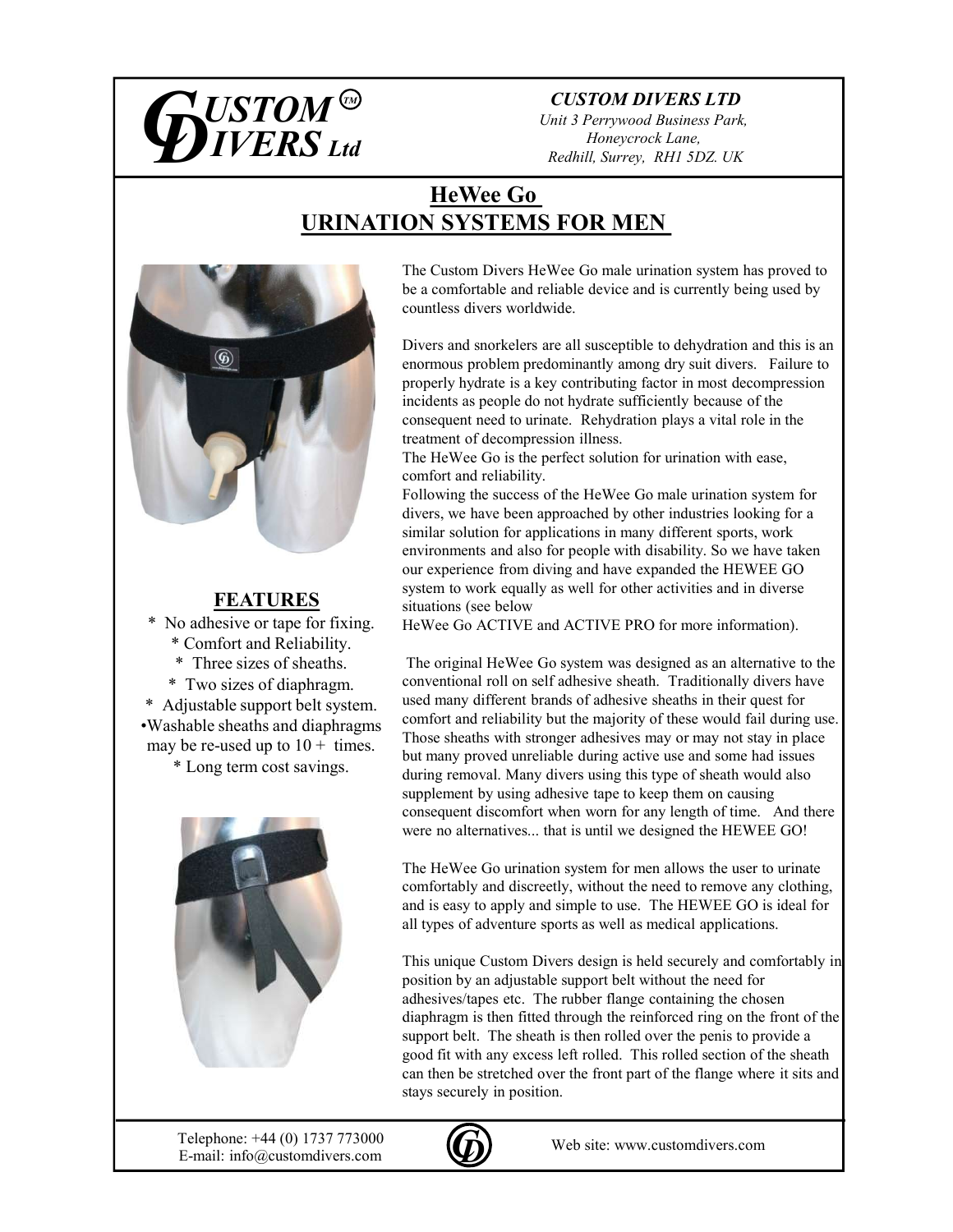

# CUSTOM DIVERS LTD

Unit 3 Perrywood Business Park, Honeycrock Lane, Redhill, Surrey, RH1 5DZ. UK

# HeWee Go URINATION SYSTEMS FOR MEN



Your HeWee Go starter kit comprises of an adjustable support belt which is suitable for waist line up to 40" (a 10" extension strap is available as an accessory), three different size sheaths 30, 35 and 40mm, two sizes of diaphragm (small or large) and one flange.

Once the user has chosen the appropriate size, they can then order replacement sheaths and diaphragm kits.

The starter kit is not supplied with tube connector or suit Pvalve which may be purchased separately if required or in kit form as explained below (or from Custom Divers depending on your activity).

30, 35 and 40mm, two sizes of diaphragm (small one flame).<br>
Once the user has chosen the appropriate size, the<br>
order replacement sheaths and diaphragm kits.<br>
The starter kit is not supplied with tube comector<br>
Valve which Suit P-valves<br>CDHSC - 1 x Snap connector HeWee Go system for Divers If you wish to fit a suit P-valve for diving purposes the following parts will be required:- *Redhill, Surrey, RHI SDZ. UK*<br> *Redhill, Surrey, RHI SDZ. UK*<br> **HeWee Go**<br> **NOVERTEMS FOR MEN**<br>
Your HeWee Go starter kit comprises of an adjustable support<br>
belt which is suitable for wast line up to 40<sup>T</sup> (a 10° cxtensi Redhill, Surrey, RH1 5DZ. UK<br> **HeWee Go**<br> **NOVE TEMS FOR MEN**<br>
Your HeWee Go starter kit comprises of an adjustable support<br>
belt which is suitable for waist line up to 40" (a 10"extension<br>
strap is available as an accesso Suit P-valve with non return valve. **HeWee Go**<br> **NOVERTEMS FOR MEN**<br>
Your HeWee Go starter kit comprises of an adjustable support<br>
belt which is suitable for wast line up to 40" (a 10" extension<br>
strap is available as an accessory), three different size shea **N SYSTEMS FOR MEN**<br>
Your Hewee Go starter kit comprises of an adjustable support<br>
belt which is suitable for waist line up to 40" (a 10"extension<br>
starts are also an accessory), three different size sheaths<br>
30, 35 and 4



Replacement Sheaths and Diaphragm Kits.

Fitting these parts together is simple. A suit P-valve will need to be fitted to your dry suit, instructions on how to do this will be supplied with the valve or alternatively your local dive suit manufacturer would be happy to install one for you.

A suit P-valve enables the user to install a valve to enable urination through dry clothing. Location is commonly fitted to the inner thigh where it can be easily reached. On the dry side of the valve a flexible surgical tube is connected to the sheath.

To connect your HeWee Go system to a dry suit P-valve, use the male part of the snap connector and fit to the end of the sheath. The female part is attached to a length of surgical hose/tube leading to the suit P-valve or a collection bag. By simply connecting the two together you are ready to use.

E-mail: info@customdivers.com Telephone:  $+44 (0) 1737 773000$  Web site: www.customdivers.com

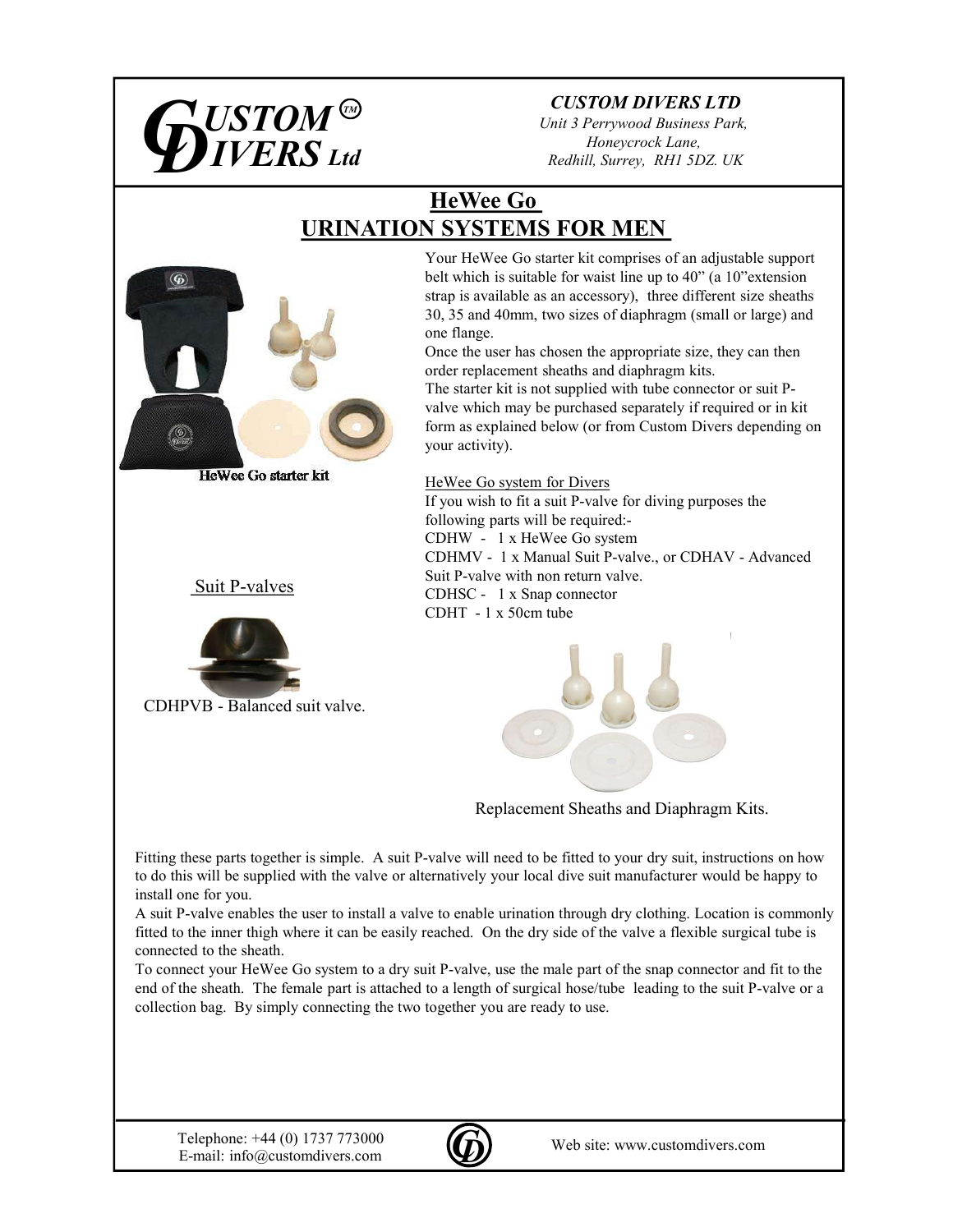

# CUSTOM DIVERS LTD

Unit 3 Perrywood Business Park, Honeycrock Lane, Redhill, Surrey, RH1 5DZ. UK

# HeWee Go URINATION SYSTEMS FOR MEN  $\begin{array}{l|l} \hline \textbf{USTOM} \, \textcircled{9} & \textbf{CUSTOM DIVERS LTD} \ \textbf{DINERS LTA} & \textit{Unit 3 Perrywood Business Park}, \ \textit{Homecrock Lane}, \ \textit{HomeCGA} & \textit{Redhill, Survey, RHI 5DZ. UK} \ \textbf{HeWee Go} & \textbf{MENATION SYSTEMS FOR MEN} \ \textbf{HeWee Go} & \textbf{CDFICHEB - HeWee Go Urine Collection Bag system} \ \text{\text{\#}Cunfortable = great for long use.} \ \text{\#} \textbf{Lack-free collection} & \texttt{#} \textbf{Culection} & \texttt{bag ($  $\begin{array}{ll} \textbf{USTOM} \textcircled{9} & \textbf{CUSTOM DIVERS LTD} \ \textbf{DIVERS LTO} & \textbf{CUSTOM DIVERS LTD} \ \textbf{DIVERS Ltd} & \textbf{Honeywood Business Park}, \ \textbf{Honeytrocol Ruan}, \ \textbf{Bedhill}, \textbf{Surrey}, \textbf{RHI 5DZ. UK} \ \textbf{Hewee Go} & \textbf{URINATION SYSTEMS FOR MEN} \ \textbf{Hewee Go ACTIVE - (CDHCB - HeWee Go Urine Collection Bag system)} \ \text{* Comfortable - great for long use.} \ \text{\text{\textbf{*}{{\color{red}k}} = 1.5 F1 oz Urine collection bag$

\* Leak-free collection

- \* Reusable / washable 15 Fl oz Urine collection bag (larger capacity sizes available).
- \*Choice of colour urine collection bags, white or black.
- \* Two year life on our urine collection bag.
- \* Non-return safety valve on collection bags that prevents backflow of urine.
- \* Easy to assemble with quick snap disconnect couplings makes emptying quick and simple.
- \* Biodegradable material, no issues with disposal.
- \* Practical and compact, discreet.
- \* Leg mounting/securing strap and drawstring holdall included.
- \* Long term cost savings compared to single-use disposable systems.

THE THE MANATION SYSTEMS FOR MENTALLY AND HAVANTION SYSTEMS FOR MENTALLY AND REVISE CONTINUES.<br>
HeWee Go ACTIVE - (CDHCB - HeWee Go Urine Collection Bag system)<br>  $\uparrow$  Combustel - great for long use.<br>  $\uparrow$  Combustel - gre \* Urine Collection Bag system CDHCB plus suit connection valve.



### HeWee Go ACTIVE and ACTIVE PRO

The HeWee Go Active is an easy system to fit. Once the HeWee Go is fitted then all that is needed is for the urine collection bag to be connected under or over clothing either by strapping to the thigh or lower leg utilising the leg strap or, alternatively for discretion, by leaving the collection bag in the holdall and connecting the tube via a fly. The HeWee Active system is supplied with the following :-1.<br>
Ilection Bag system with suit valve.<br>
alve.<br>
HeWee Go ACTIVE and ACTIVE PRO<br>
The HeWee Go Active is an easy system<br>
to fit. Once the HeWee Go is fitted then<br>
all that is needed is for the urine<br>
collection bag to be co Stems.<br>
Ilection Bag system with suit valve.<br>
alve.<br>
HeWee Go ACTIVE and ACTIVE PRO<br>
The HeWee Go Active is an easy system<br>
to fit. Once the HeWee Go is fitted then<br>
all that is needed is for the urine<br>
colection bag to b Hection Bag system with suit valve.<br>
HeWee Go ACTIVE and ACTIVE PRO<br>
The HeWee Go Active is an easy system<br>
to fit. Once the HeWee Go is fitted then<br>
all that is needed is for the urine<br>
collection bag to be connected und llection Bag system with suit valve.<br>
alve.<br>
HeWee Go ACTIVE and ACTIVE PRO<br>
The HeWee Go Active is an easy system<br>
to fit. Once the HeWee Go is fitted then<br>
all that is needed is for the urine<br>
collection bag to be connec HeWee Go ACTIVE and ACTIVE PRO<br>The HeWee Go Active is an easy system<br>to fit. Once the HeWee Go is fitted then<br>all that is needed is for the urine<br>collection bag to be connected under or<br>over clothing either by strapping t

fl oz) with leg strap  $x \sim 25$ cm W)

The HeWee Active Pro system is supplied with all the above but also includes a non-balanced valve and connections. This version is ideal if the user is wearing protective clothing.

E-mail: info@customdivers.com E-mail: info@customdivers.com Telephone:  $+44(0)$  1737 773000